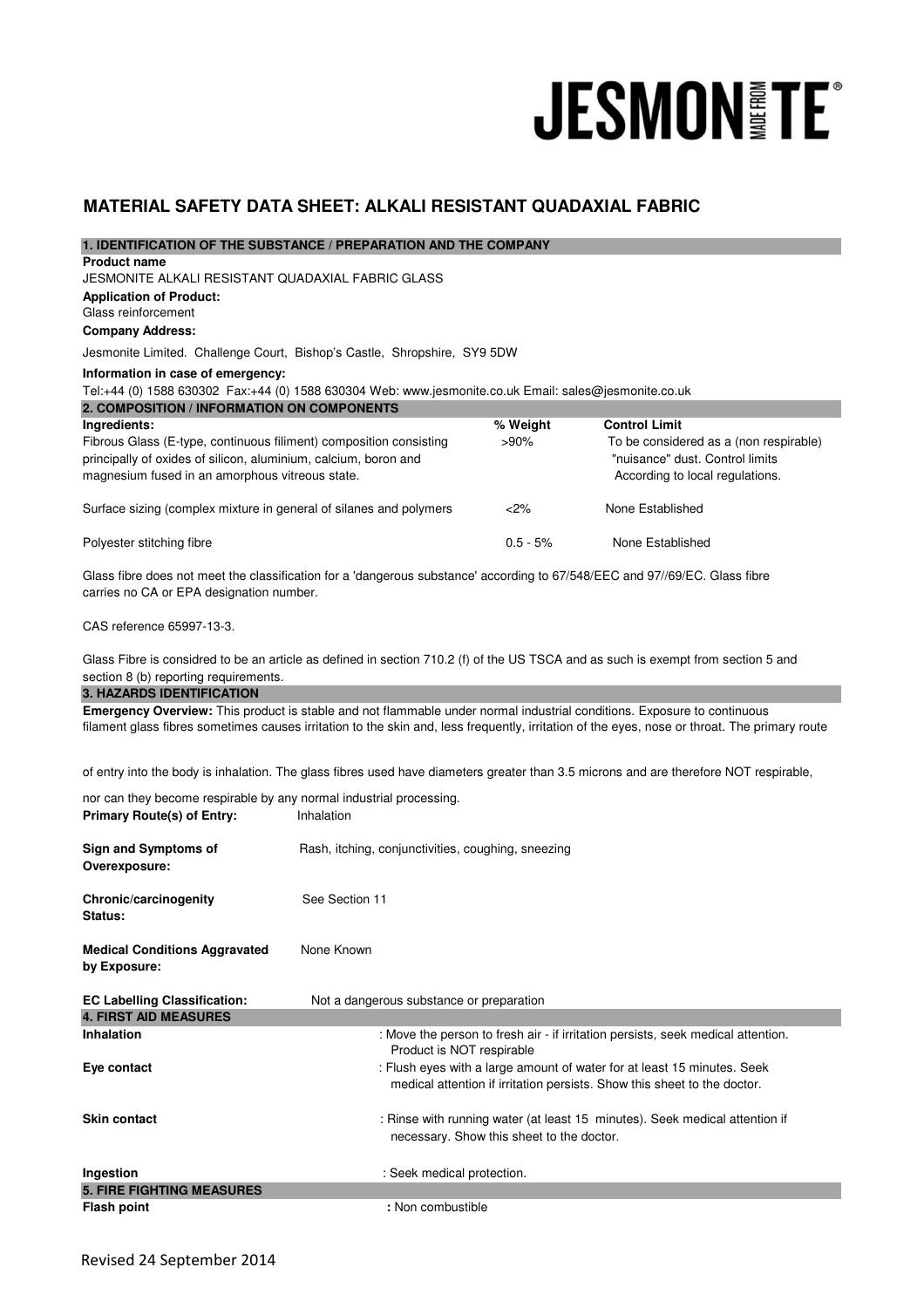| Suitable extinguishing methods                                                    | : Not applicable                                                                                                                                                                                                                                                                                                                                                                          |  |  |
|-----------------------------------------------------------------------------------|-------------------------------------------------------------------------------------------------------------------------------------------------------------------------------------------------------------------------------------------------------------------------------------------------------------------------------------------------------------------------------------------|--|--|
| Special fire fighting procedures                                                  | : In sustained fire self-contained breathing apparatus should be worn.                                                                                                                                                                                                                                                                                                                    |  |  |
| Unusual fire and explosion hazards                                                | : Not applicable                                                                                                                                                                                                                                                                                                                                                                          |  |  |
| Special exposure hazards from fire                                                | : Hazardous products of combustion of sizings and binders may be releasd in a<br>sustained fire. The larger part of the glass fibre product is non-flammable<br>E-glass.                                                                                                                                                                                                                  |  |  |
| <b>6. ACCIDENTAL RELEASE MEASURES</b>                                             |                                                                                                                                                                                                                                                                                                                                                                                           |  |  |
| Steps to be taken if in case                                                      | : No special precautions.                                                                                                                                                                                                                                                                                                                                                                 |  |  |
| material is released of spilled                                                   |                                                                                                                                                                                                                                                                                                                                                                                           |  |  |
| <b>Environmental precautions</b>                                                  | : Avoid worsening the dispersion. Dispose of as a solid wsate in accordance with<br>Government regulations.                                                                                                                                                                                                                                                                               |  |  |
| <b>Cleaning methods</b>                                                           | : Aspiration using a dust mask or face mask rated to particulate filtration standards. Nitrile                                                                                                                                                                                                                                                                                            |  |  |
|                                                                                   | gloves or better for skin protection.                                                                                                                                                                                                                                                                                                                                                     |  |  |
| 7. HANDLING AND STORAGE                                                           |                                                                                                                                                                                                                                                                                                                                                                                           |  |  |
| Precautions to be taken in                                                        | : None relative to health & safety. This product is to be considered as a non-respirable                                                                                                                                                                                                                                                                                                  |  |  |
| in handling                                                                       | 'nuisance dust'. Control limits according to local regulations.                                                                                                                                                                                                                                                                                                                           |  |  |
|                                                                                   |                                                                                                                                                                                                                                                                                                                                                                                           |  |  |
| Precautions to be taken in                                                        | : For optimum perform, fabrics should be stored at a temperature less than 25 °C and a relative                                                                                                                                                                                                                                                                                           |  |  |
| storage                                                                           | humidity less than 65%. Sizing will degrade over time, product is recommended to be used                                                                                                                                                                                                                                                                                                  |  |  |
|                                                                                   | within 12 months of manufacture.                                                                                                                                                                                                                                                                                                                                                          |  |  |
|                                                                                   | 8. EXPOSURE CONTROLS / PERSONAL PROTECTION                                                                                                                                                                                                                                                                                                                                                |  |  |
|                                                                                   | <b>Respiratory Protection:</b> Dust mask rated rated to particulate filtration P3 if airborne glass fibre concentrations exceed the                                                                                                                                                                                                                                                       |  |  |
|                                                                                   | control limit. Use local exhaust ventilation if necessary to maintain airborne levels below the established                                                                                                                                                                                                                                                                               |  |  |
|                                                                                   | limit.                                                                                                                                                                                                                                                                                                                                                                                    |  |  |
|                                                                                   |                                                                                                                                                                                                                                                                                                                                                                                           |  |  |
| <b>Skin Contact:</b>                                                              | Adequate protective gloves (surgical or cotton type) may reduce skin irritiation in some operations.                                                                                                                                                                                                                                                                                      |  |  |
| <b>Eye Contact:</b>                                                               | Safety glasses with side shields should be worn.                                                                                                                                                                                                                                                                                                                                          |  |  |
| Other protective<br>equipment:                                                    | Use of overalls, long trousers, and good personal hygiene will maximise comfort - a protective cream<br>for the skin may also be useful.                                                                                                                                                                                                                                                  |  |  |
| Measures procedures/<br>references:<br><b>9. PHYSICAL AND CHEMICAL PROPERTIES</b> | The American Conference og Governmental Hygienists has adopted a Threshold Limit Value (TLV) for<br>fibrous dust of 15mg/m3 (total) and 5mg/m3 (respirable). The Occupational Safety and Health<br>Adminstration (OSHA) does not prescribe a Permissable Exposure Limit (PEL) for fibrous glass but relies<br>on the PEL-TWA's for nuisance dust 15mg/m3 (total) and %mg/m3 (respirable). |  |  |
| <b>Physical state</b>                                                             | Solid                                                                                                                                                                                                                                                                                                                                                                                     |  |  |
| Form                                                                              | Filament fibre                                                                                                                                                                                                                                                                                                                                                                            |  |  |
| Appearance                                                                        | Milky                                                                                                                                                                                                                                                                                                                                                                                     |  |  |
| Colour                                                                            | Yellow to White                                                                                                                                                                                                                                                                                                                                                                           |  |  |
| Odour                                                                             | Odourlesss                                                                                                                                                                                                                                                                                                                                                                                |  |  |
| <b>Specific gravity</b>                                                           | $2.6 - 2.7$ g/m $3$                                                                                                                                                                                                                                                                                                                                                                       |  |  |
| <b>Solubility</b>                                                                 | Insoluable Fibre                                                                                                                                                                                                                                                                                                                                                                          |  |  |
| <b>Melting Temp</b>                                                               | $800^{\circ}$ C                                                                                                                                                                                                                                                                                                                                                                           |  |  |
| <b>Decomposition Temp</b><br><b>Inflammation Temp</b>                             | 1653 °C<br>Not Applicable                                                                                                                                                                                                                                                                                                                                                                 |  |  |
| <b>Self-combusting Temp</b>                                                       | Not Applicable                                                                                                                                                                                                                                                                                                                                                                            |  |  |
| <b>Explosiveness</b>                                                              | Not Applicable                                                                                                                                                                                                                                                                                                                                                                            |  |  |
| <b>Steam Pressure</b>                                                             | Not Applicable                                                                                                                                                                                                                                                                                                                                                                            |  |  |
| <b>Solvent Solubility</b>                                                         | Not Applicable                                                                                                                                                                                                                                                                                                                                                                            |  |  |
| <b>10. STABILITY AND REACTIVITY</b>                                               |                                                                                                                                                                                                                                                                                                                                                                                           |  |  |
| Stability:                                                                        | Stable                                                                                                                                                                                                                                                                                                                                                                                    |  |  |
| <b>Conditions to avoid:</b>                                                       | None known                                                                                                                                                                                                                                                                                                                                                                                |  |  |
| Incompatibility (Material to Avoid):                                              | None known                                                                                                                                                                                                                                                                                                                                                                                |  |  |